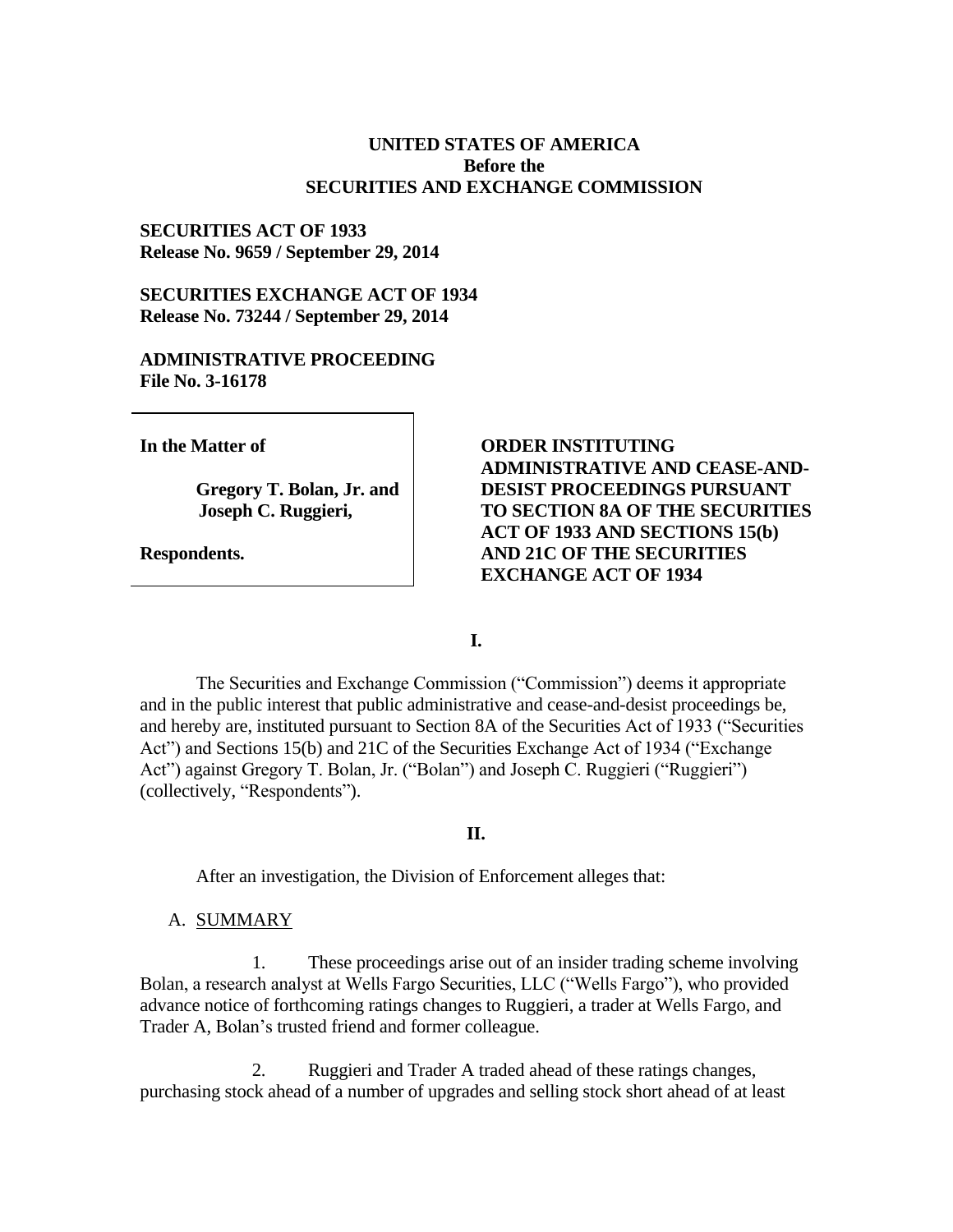one downgrade. Ruggieri generated over \$117,000 in gross profits for Wells Fargo by trading ahead of six ratings changes authored by Bolan. Trader A, who is deceased, generated approximately \$10,000 in gross profits in his personal brokerage account from trading ahead of three ratings changes authored by Bolan.

By virtue of their conduct, Bolan and Ruggieri willfully violated 3. Section 17(a) of the Securities Act, and Section 10(b) of the Exchange Act and Rule 10b-5 thereunder.

## **B. RESPONDENTS**

 $\overline{4}$ . Bolan, age 37, was a research analyst in Wells Fargo's research department in Nashville, Tennessee from June 2008 to April 2011, and was promoted to director in March 2011. Bolan, who was a registered representative at Wells Fargo, focused his research on three sub-sectors of the health care industry: contract research organizations, health care information technology, and life science tools. His ratings changes consistently moved the stock prices of the companies being analyzed. Bolan resigned in April 2011, after being questioned by Wells Fargo compliance personnel about communications he had with customers concerning his nonpublic research. Prior to joining Wells Fargo in June 2008, Bolan was an associate in the research department at Jefferies  $\&$ Co., Inc. and a trader at various institutions, including First New York Securities, LLC ("First New York") and Opus Trading Fund LLC. Bolan is currently a research analyst at Sterne Agee Group, Inc. in Nashville, Tennessee.

 $5<sub>1</sub>$ Ruggieri, age 35, was a senior trader of health care stocks in Wells Fargo's trading department in New York, New York from August 2009 to April 2011. As a senior trader, Ruggieri, who was a registered representative at Wells Fargo, executed customer transactions and placed principal trades on behalf of Wells Fargo. He was paid approximately six percent of the monthly net profit and loss in his Wells Fargo trading account. In addition to this amount, Ruggieri received a salary and 6% of the commissions he generated on a monthly basis. Prior to joining Wells Fargo, from June 2001 to August 2009, Ruggieri was first an analyst and then a trader at Bank of America Securities LLC. Ruggieri was terminated from Wells Fargo after Wells Fargo compliance personnel questioned him about communications he had with customers concerning Bolan's nonpublic research. Ruggieri is currently a trader of health care stocks at International Strategy & Investment Group LLC with his primary office in Raleigh, North Carolina.

### C. RELEVANT INDIVIDUAL AND ENTITY

6. Trader A was a trader and Bolan's friend who died in May 2013. He traded equities at Dimension Trading Group, LLC from December 2010 through May 2013. From June 2009 through November 2010, Trader A does not appear to have been employed, but was an active trader in his personal brokerage accounts.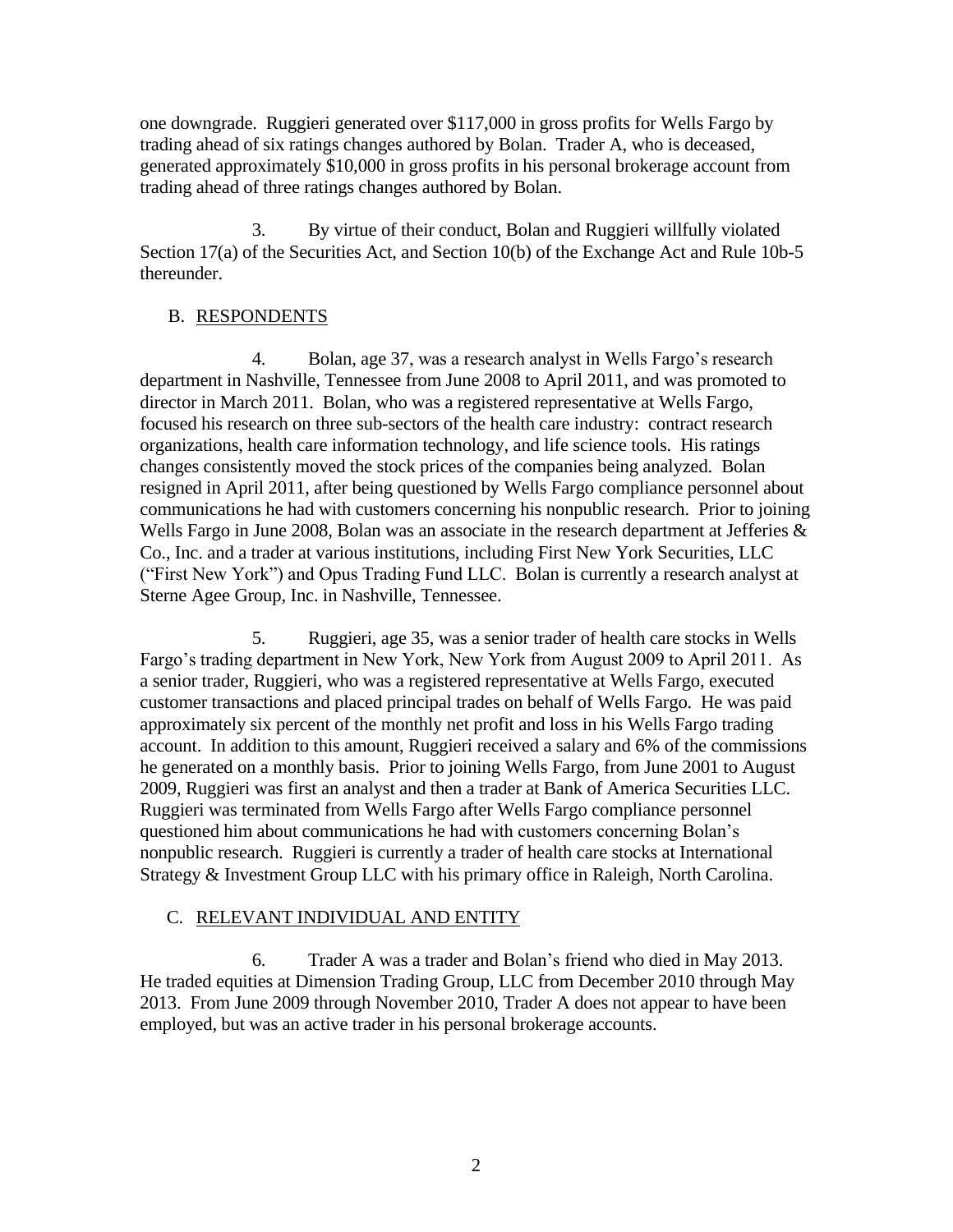7. Wells Fargo is a registered broker-dealer headquartered in Charlotte, North Carolina. Wells Fargo provides a broad range of brokerage services to retail and institutional customers, including institutional equities trading and equity research.

# D. ALLEGATIONS

# Bolan Tipped Ruggieri Who Traded Ahead of Bolan's Ratings Changes

8. Bolan repeatedly tipped Ruggieri about Bolan's ratings changes before they were made public. When these ratings changes were made public, they impacted the stock price and volume of the companies being analyzed. After receiving Bolan's tips, Ruggieri either purchased the relevant company's stock ahead of Bolan's upgrades or sold short the stock at issue ahead of Bolan's downgrades. Ruggieri then closed his overnight positions in the relevant securities shortly after Bolan's ratings changes were made public and the stock prices had moved.

9. From April 2010 through March 2011, Bolan published a total of eight ratings changes or initiations of coverage with an outperform or underperform rating, and Ruggieri traded ahead of six of them.

Aside from his trading ahead of Bolan's six ratings changes, 10. Ruggieri had only a handful of overnight positions in the securities being rated in the six months, or over 120 trading days, before his trading ahead of Bolan's ratings changes.

 $11<sub>1</sub>$ Ruggieri generated over \$117,000 in profits in his account at Wells Fargo from trading ahead of five of Bolan's ratings changes and one initiation of coverage with an outperform rating. Wells Fargo has agreed to place the amount it received from Ruggieri's trading in reserve pending the adjudication of this matter and has agreed to pay that amount if there is an order requiring the payment of disgorgement by Ruggieri or Bolan.

# Parexel International Corp.

In late March and early April 2010, Ruggieri traded ahead of 12. Bolan's April 7, 2010 downgrade of Parexel International Corp. ("PRXL"). Bolan's research report, entitled "PRXL: Downgrading to Market Perform Optimism Running High and Valuation Running Even Higher," was published before the market opened on April 7, 2010. Bolan changed his rating from outperform or buy to market perform or hold.

13. After the publication of the PRXL downgrade, PRXL's stock price decreased 3.20% at the market open and was down 4.34% at the market close. On the same day, PRXL's trading volume increased 163% relative to PRXL's average daily trading volume on the thirty days surrounding the PRXL downgrade.

14. After drafting the PRXL downgrade on March 29, 2010, Bolan communicated, in words or substance, material nonpublic information about the PRXL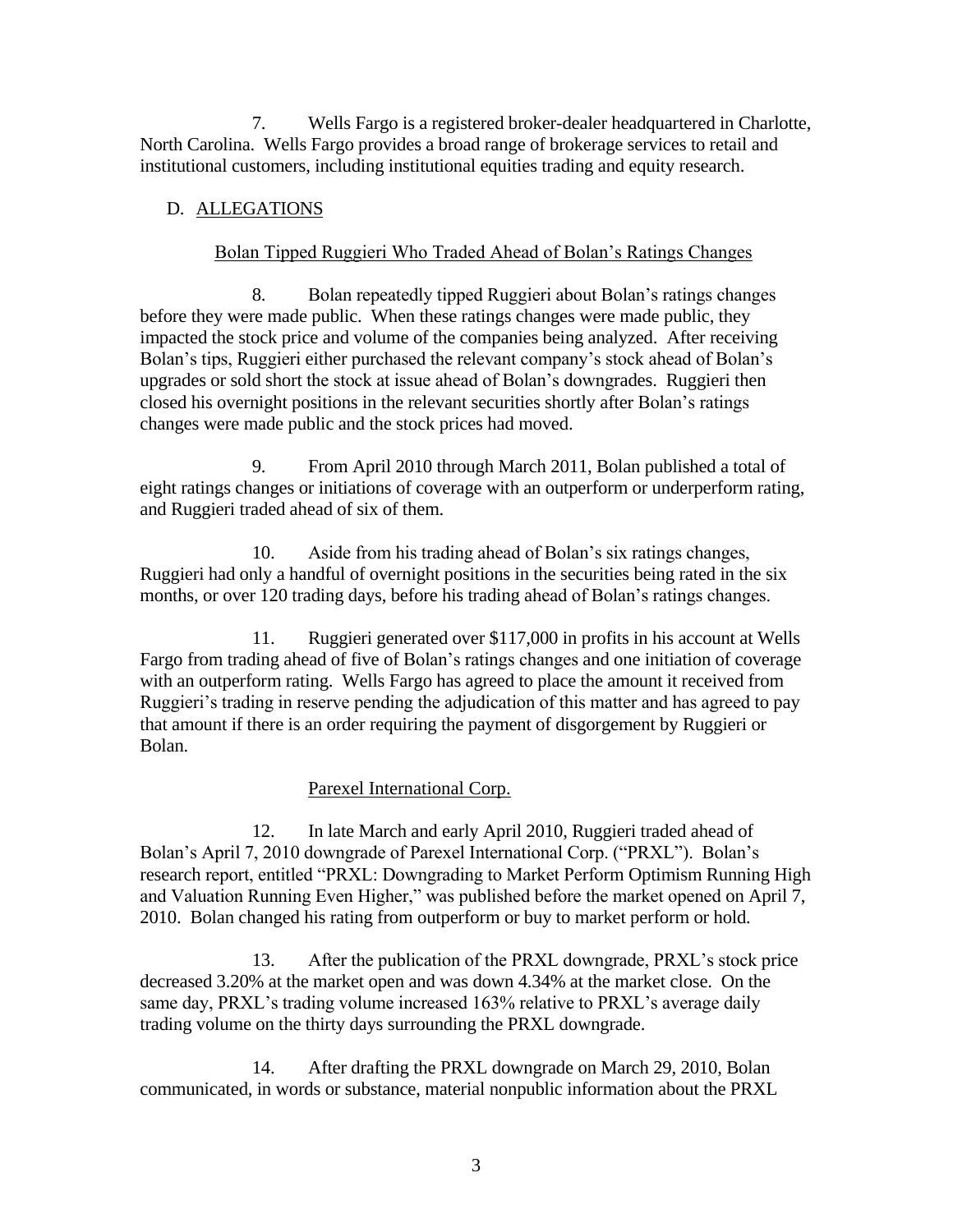downgrade to Ruggieri who then established a short position in PRXL stock. For example, Bolan spoke with Ruggieri before the market opened on March 30, 2010 and on the morning of March 31, 2010. Ruggieri was a net seller of PRXL stock in his Wells Fargo trading account on both March 30, 2010 and March 31, 2010, ending the day on March 31, 2010 short 10,550 shares. On April 5, 2010, Ruggieri once again was a net seller of PRXL stock, ending the day short 27,750 shares. Ruggieri and Bolan then spoke on the evening of April 5, 2010. On April 6, 2010, Ruggieri sold short additional PRXL stock, ending the day short 52,500 shares. Although Ruggieri previously traded PRXL stock, he held only three overnight positions in PRXL stock consisting of 54, 5,000, and 10,000 shares during the six months before his trading ahead of the PRXL downgrade. Before the market opened on April 7, 2010, Wells Fargo published Bolan's market-moving report containing his PRXL downgrade. Later that day, Ruggieri covered his entire short position in PRXL stock, generating gains of \$24,944.

### Covance Inc.

15. In June 2010, Ruggieri traded ahead of Bolan's June 15, 2010 upgrade of Covance Inc. ("CVD"). Bolan's research report, entitled "CVD: Opportunities Multiply as CVD Seizes Them – Upgrading Rating Revising Estimates – Increasing Valuation Range," was published before the market opened on June 15, 2010. Bolan changed his rating from market perform or hold to outperform or buy.

After the publication of the CVD upgrade, CVD's stock price 16. increased 2.19% at the market open and was up .55% at the market close. On the same day, CVD's trading volume increased 58% relative to CVD's average daily trading volume on the thirty days surrounding the CVD upgrade.

17. After obtaining approval to upgrade CVD, Bolan communicated, in words or substance, material nonpublic information about the CVD upgrade with Ruggieri who then established a long position in CVD stock. On Sunday, June 13, 2010, Bolan obtained approval from his supervisor to upgrade CVD. The next morning, on June 14, 2010, Bolan spoke with Ruggieri. Later that day, Ruggieri purchased 40,000 shares of CVD stock in his Wells Fargo trading account. Although Ruggieri previously traded CVD stock, he held only one overnight position of CVD stock consisting of 76 shares in the six months before his trading in advance of the CVD upgrade. Before the market opened on June 15, 2010, Wells Fargo published Bolan's market-moving report containing his CVD upgrade. Later that day and on the next day, Ruggieri sold the 40,000 shares of CVD that he accumulated before Bolan's upgrade, generating gains of \$17,445.

#### Albany Molecular Research, Inc.

18. In early July 2010, Ruggieri traded ahead of Bolan's July 6 upgrade of Albany Medical Research, Inc. ("AMRI"). Bolan's research report, entitled "AMRI: Upgrade Rtg & Raise Est on Three Recent Developments Upgrading to Outperform," was published before the market opened on July 6, 2010. Bolan changed his rating from marketperform or hold to outperform or buy.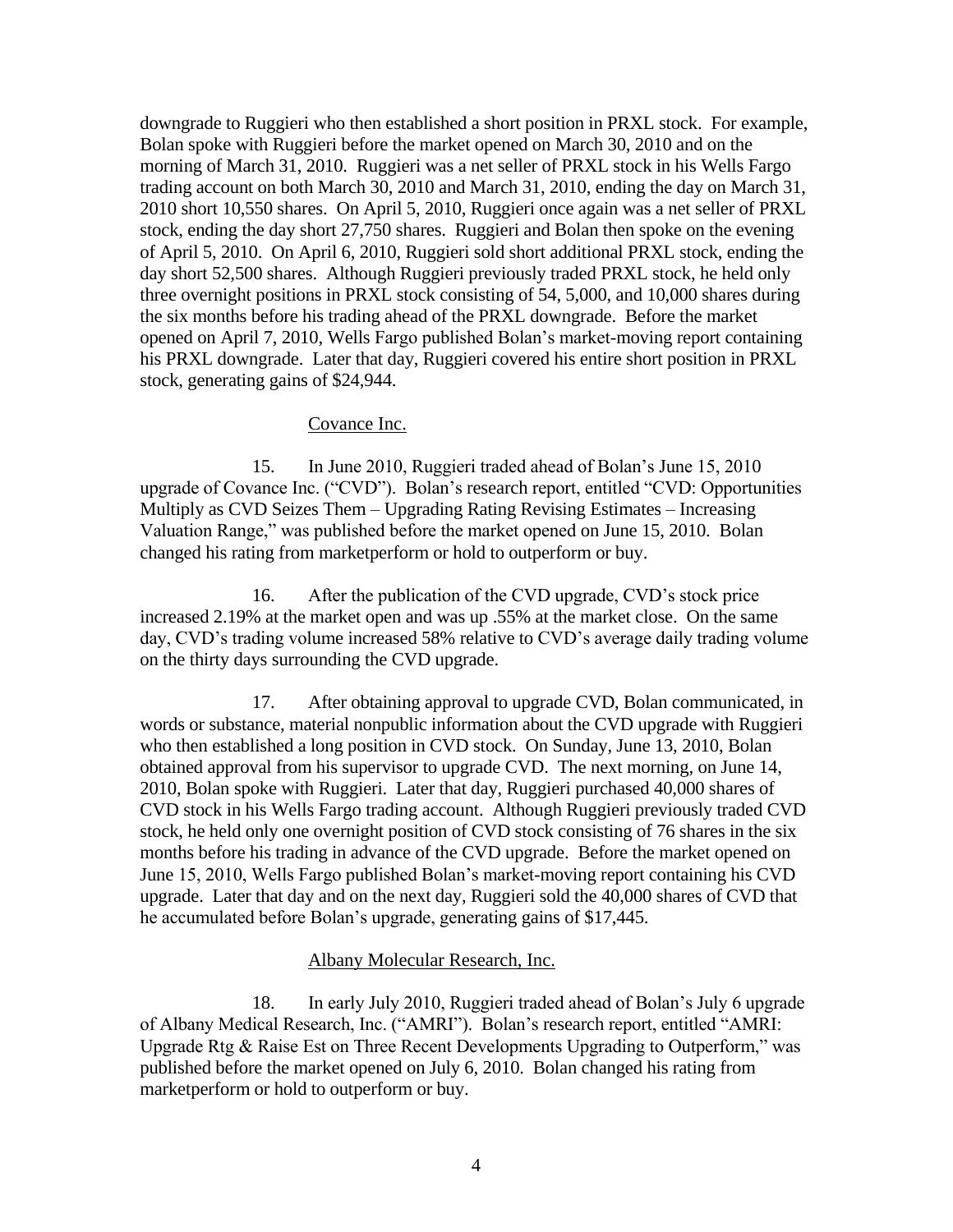19. After the publication of the AMRI upgrade, AMRI's stock price increased 5.36% at the market open and was down -.18% at the market close. This slight decline was less than AMRI's expected fall given the decline in the relevant health care subsector on the trading day following the AMRI upgrade. On the same day, AMRI's trading volume increased 40% relative to AMRI's average daily trading volume on the thirty days surrounding the AMRI upgrade.

20. Before the publication of the report containing the AMRI upgrade, Bolan communicated, in words or substance, material nonpublic information about the AMRI upgrade with Ruggieri who then established a long position in AMRI stock. On the evening of July 1, 2010, Ruggieri emailed Bolan, "Call u right back." Bolan responded by email, "Cool – call my home ...." The next day, on July 2, 2010, Ruggieri made net purchases of 35,050 shares of AMRI stock in his Wells Fargo trading account. Although Ruggieri previously traded AMRI stock, he had held only three overnight positions in AMRI stock consisting of 1, 79, and 48 shares, respectively, in the six months before his trading in advance of the AMRI upgrade. Before the market opened on July 6, 2010, the trading day following Ruggieri's purchases of AMRI stock, Wells Fargo published Bolan's market-moving report containing his AMRI upgrade. Ruggieri sold the majority of his position in AMRI later that day, and exited the entirety of his position within a week, generating gains of \$9,334.

### Emdeon Inc.

 $21$ In August 2010, Ruggieri traded ahead of Bolan's August 16 upgrade of Emdeon, Inc. ("EM"). Bolan's research report, entitled "EM: Valuation, Sentiment At Depressed Levels - Upgrading to OP [Outperform] ...," was published before the market opened on August 16, 2010. Bolan changed his rating from marketperform or hold to outperform or buy.

After the publication of the EM upgrade, EM's stock price increased 22. 1.10% at the market open and was up 1.38% at the market close. On the same day, EM's trading volume increased 107% relative to EM's average daily trading volume on the thirty days surrounding the EM upgrade.

23. After requesting approval to upgrade EM, Bolan communicated, in words or substance, material nonpublic information about the EM upgrade with Ruggieri who then established a long position in EM stock. Shortly after the market opened on Friday, August 13, 2010, Bolan spoke with Ruggieri. Later that morning and throughout the afternoon, Ruggieri purchased 10,000 shares of EM stock in his Wells Fargo trading account. Although Ruggieri previously traded EM stock, he had held no overnight positions in EM stock in the six months before his trading in advance of the EM upgrade. Before the market opened on Monday, August 16, 2010, the trading day following Ruggieri's purchases of EM stock. Wells Fargo published Bolan's market-moving report containing his EM upgrade. Later that day, Ruggieri sold his entire positions in EM stock, generating gains of \$266.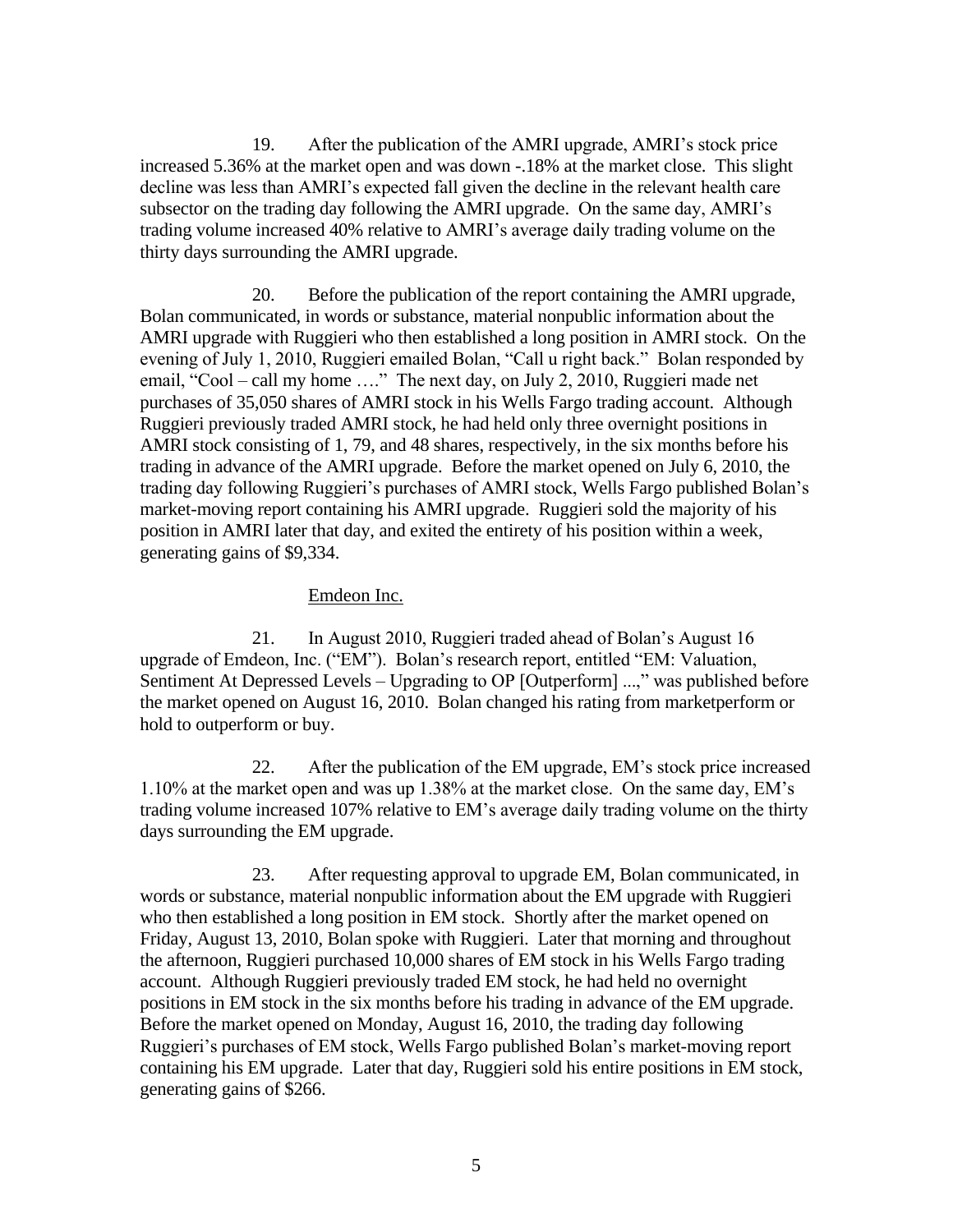### athenahealth, Inc.

24. In February 2011, Ruggieri traded ahead of Bolan's February 8 upgrade of athenahealth, Inc. ("ATHN"). Bolan's research report, entitled "ATHN: Soaring Into The Clouds – Upgrading to Outperform Significantly Lifting Estimates and Valuation Range," was published before the market opened on February 8, 2011. Bolan changed his rating from marketperform or hold to outperform or buy.

25. After the publication of the ATHN upgrade, ATHN's stock price increased 5.66% at the market open and was up 4.05% at the market close. On the same day, ATHN's trading volume increased 116% relative to ATHN's average daily trading volume on the thirty days surrounding the ATHN upgrade.

 $26$ After obtaining approval to upgrade ATHN, Bolan communicated, in words or substance, material nonpublic information about the ATHN upgrade with Ruggieri who then established a long position in ATHN stock. On February 4, 2011, Bolan obtained approval from his supervisor to upgrade ATHN. Less than two hours later, Bolan attempted to call Ruggieri. Bolan reached Ruggieri by telephone later that afternoon. On the next trading day, February 7, 2011, Ruggieri made net purchases of 13,500 shares of ATHN stock. Although Ruggieri previously traded ATHN stock, he held only one overnight position in ATHN stock lasting two weeks during the six months before his trading in advance of the ATHN upgrade. Before the market opened on February 8, 2011, Wells Fargo published Bolan's market-moving report containing his ATHN upgrade. Later that day, Ruggieri sold his entire position in ATHN, generating gains of \$40,686.

### Bruker Corp.

27. In March 2011, Ruggieri traded ahead of Bolan's March 29 initiation of coverage of Bruker Corp. ("BRKR") that included an outperform rating for the security. Bolan's research report, entitled "BRKR: Initiating Coverage With An Outperform Rating One of the BEST Ways To Harvest Value In A Growing Industry," was published after the market closed on March 29, 2010. Bolan initiated his coverage of BRKR with an outperform or buy rating.

28. After the publication of the BRKR report, BRKR's stock price increased 2.56% at the market open and was up 3.36% at the market close. On the same day, BRKR's trading volume increased 42% relative to BRKR's average daily trading volume on the thirty days surrounding the BRKR report.

After obtaining approval to publish the BRKR report, Bolan 29. communicated, in words or substance, material nonpublic information about the BRKR report with Ruggieri who then established a long position in BRKR stock. On March 22, 2011, Bolan obtained approval from his supervisor to publish the BRKR report with an outperform rating. Before the market opened the next day, on March 23, 2011, Bolan spoke with Ruggieri. During the trading day, Ruggieri made net purchases of 5,000 shares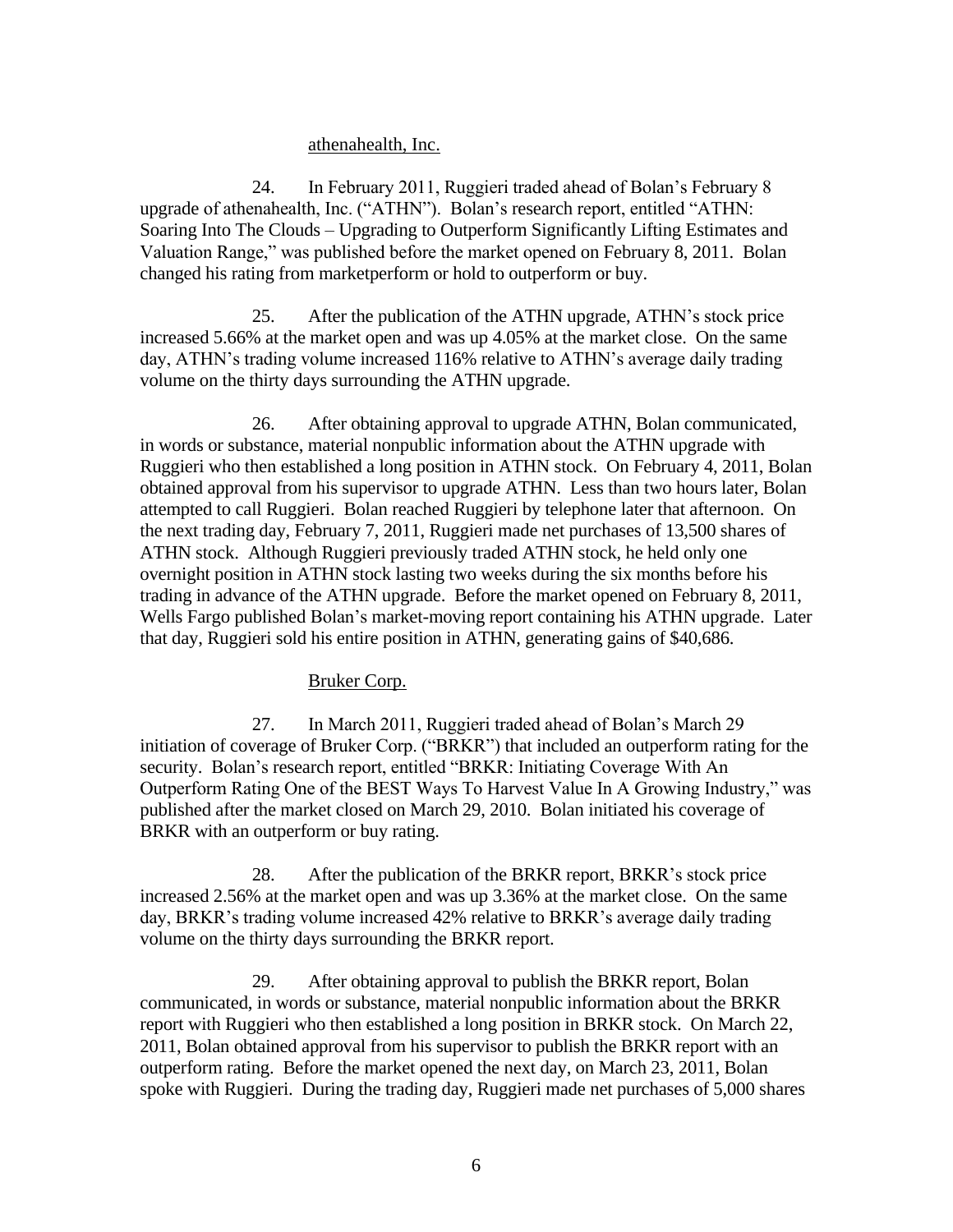of BRKR stock. Ruggieri continued to make net purchases of BRKR stock from March 24, 2011 through March 29, 2011, amassing a 25,000-share position in the stock. Although Ruggieri previously traded BRKR stock, he held no overnight positions in BRKR stock in the six months before his trading in advance of the BRKR report. After the market closed on March 29, 2011, Wells Fargo published Bolan's market-moving BRKR report containing the outperform rating. The next day, on March 30, 2011, Ruggieri sold his entire position in BRKR, generating gains of \$24,452.

### Bolan Tipped Trader A Who Traded Ahead of Bolan's Ratings Changes

30. In addition to tipping Ruggieri concerning the impending research reports, the circumstantial evidence indicates that Bolan also communicated, in words or substance, material nonpublic information about his forthcoming ratings changes to Trader A, who then traded on these tips to generate over \$10,000 in illicit gains. First, Bolan spoke with Trader A after the market had closed two days before the PRXL downgrade, and Trader A subsequently short sold PRXL on the day before the PRXL downgrade. Trader A covered his short position in PRXL on the day of the PRXL downgrade and made a profit of \$1,007. Second, Bolan spoke with Trader A after the market had closed three trading days before the AMRI upgrade, and Trader A subsequently amassed a 24,252-share position of AMRI during the two trading days before the AMRI upgrade. Trader A sold his long position in AMRI on the day of the AMRI upgrade for a profit of \$8,400. Third, Bolan spoke with Trader A on the morning of August, 13, 2010, the trading day before the EM upgrade. Later that day, Trader A purchased 5,000 shares of EM stock. Trader A sold his long position in EM on the day of the premarket EM upgrade for a profit of \$835.

31. Significantly, before these profitable trades in PRXL, AMRI, and EM, Trader A had not traded these securities for the preceding six months.

### Bolan Was a Respected Analyst in the Sub-Sectors That He Covered

Market professionals were aware of the significance of Bolan's 32. research reports, as evidenced by the Institutional Investor publication naming Bolan the "Best up and Comer" in the Health Care Technology and Distribution sectors for 2010.

33. In Bolan's director nomination form, Bolan's manager stated that Bolan "is viewed by most within the department as a rising star .... His efforts lift the entire group and his best practices lead others to follow his example."

34. Bolan understood the impact of his ratings changes, as underscored by an email he wrote shortly after the publication of the ATHN upgrade. On the morning of the publication, Bolan stated in an email that there was "gonna be some unhappy folks" today (aka shorties)." In fact, in response to an email from Bolan containing a recently published research note, Ruggieri replied "[s]till moving stocks."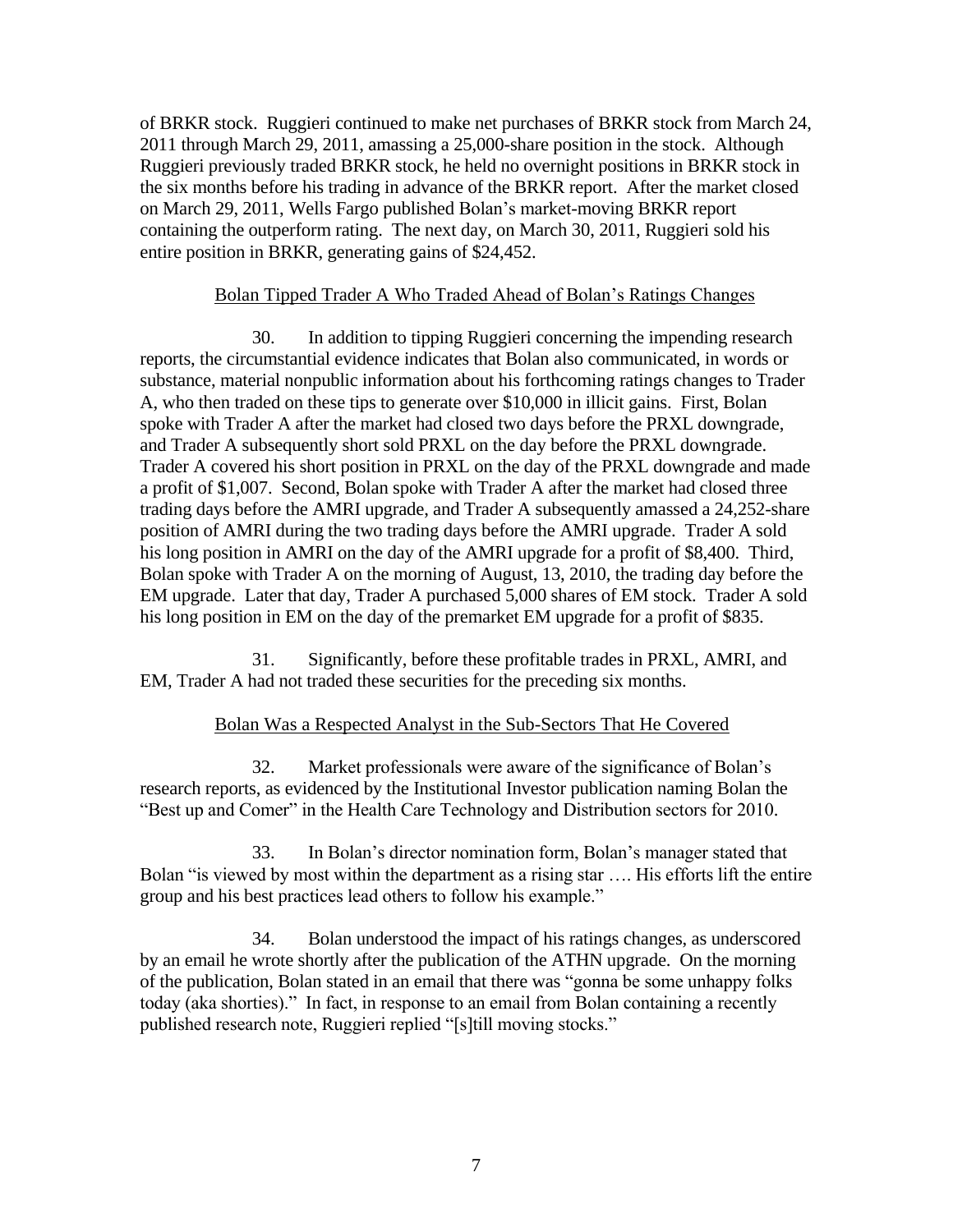# Bolan Benefitted from Tipping Ruggieri and Trader A

35. Bolan benefited from his tipping of Ruggieri and Trader A by virtue of his friendships with Ruggieri and Trader A. After Bolan resigned from Wells Fargo, Ruggieri gave Bolan the keys to his apartment so that he could use it when interviewing for positions in New York. In March 2011, Bolan asked the head of equity sales at Wells Fargo whether there were any job openings for Trader A, referring to him as a "trusted" friend."

36. Additionally, Ruggieri, and his managers at Wells Fargo, provided positive feedback to Bolan's managers at Wells Fargo. This feedback helped Bolan to be promoted from vice president to director at Wells Fargo. In fact, in Bolan's director nomination form, Bolan's manager stated "Greg is among the best analysts in the department in terms of his dialogue with trading. We consistently hear from trading that Greg provides great information flow to the desk and they are able to monetize his efforts. They often hold [him] out as the standard."

# Bolan and Ruggieri Were Aware of the Relevant Wells Fargo Policies

37. Wells Fargo's research department held annual compliance meetings, before which a PowerPoint presentation was circulated to members of the research department, including Bolan. The presentation for the annual compliance meetings in 2009 and 2010 stated that there should be "no previewing" research/opinion/estimates," and that research analysts should have "no discussions on timing and views of reports with anyone outside of research." Bolan received the 2009 and 2010 presentations by email and attested that he attended the annual compliance meetings for these years.

Similarly, Wells Fargo's trading desk held annual compliance 38. meetings, before which a PowerPoint presentation was circulated to members of the desk, including Ruggieri. The presentation for compliance meetings in 2009 and 2010 stated that "[i]t is the responsibility of each employee and Supervisory Principal of each trading desk to ensure that WFS [Wells Fargo Securities] trading team members do not buy or sell positions in anticipation of the dissemination of written research." Ruggieri received the 2009 and 2010 presentations by email and signed attendance sheets verifying that he attended the annual compliance meetings.

39 Wells Fargo's policies prohibited Bolan and Ruggieri from trading while in possession of material nonpublic information and trading ahead of Wells Fargo's research reports. In fact, Wells Fargo's information barrier policy stated that "[f] raudulent misuse of inside information includes buying or selling securities while aware of material, nonpublic information .... Fraudulent misuse of inside information also includes disclosing or tipping such information to someone else who then trades on it."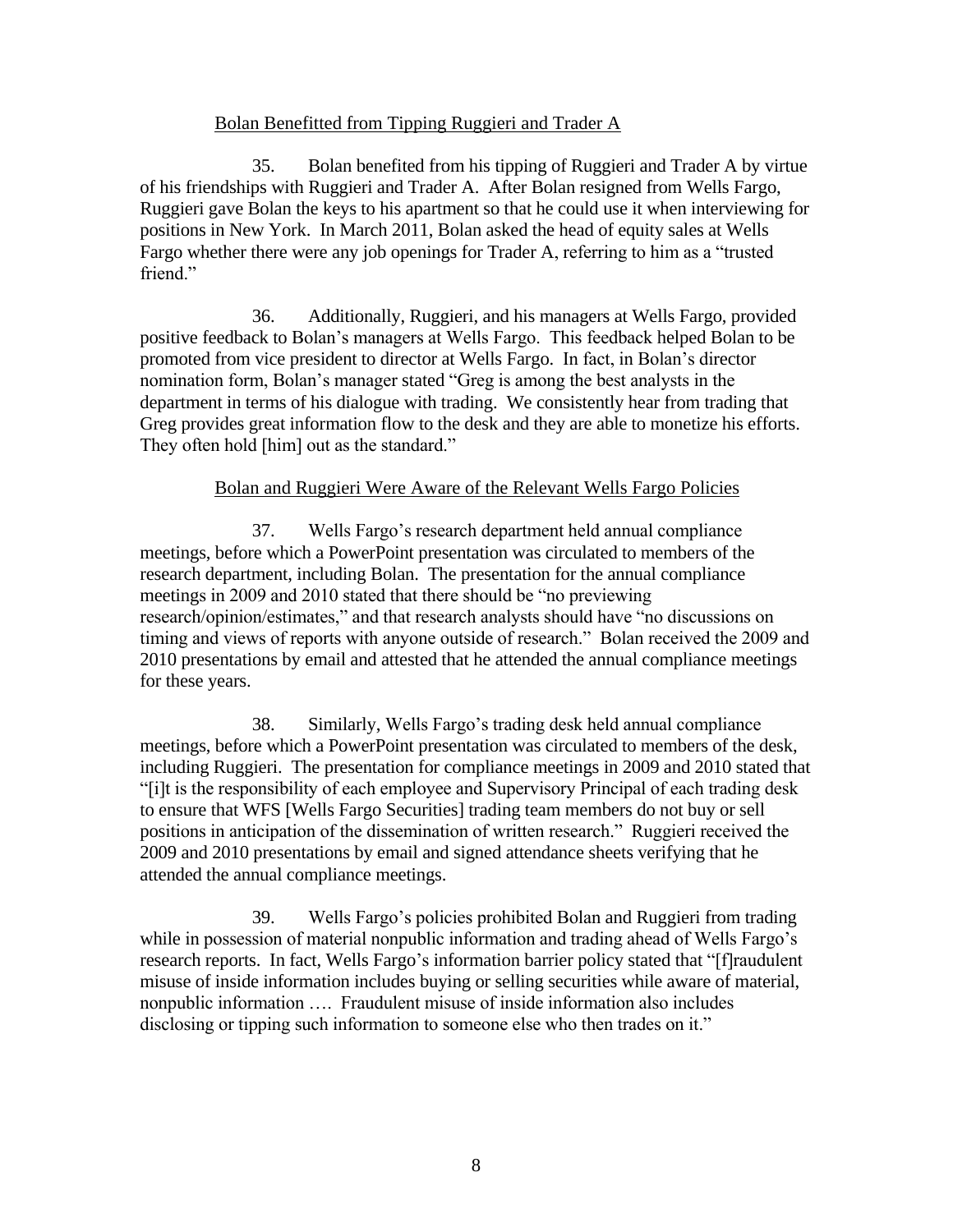### Bolan and Ruggieri Acted with the Requisite Scienter

Bolan knowingly or recklessly, for his direct or indirect benefit and 40. in breach of a duty to Wells Fargo, communicated to Ruggieri and Trader A, in words or in substance, material nonpublic information concerning forthcoming ratings changes that he had authored.

41. Ruggieri knew, or acted with reckless disregard of the fact, that: (a) Bolan was aware of material nonpublic information concerning his ratings changes; (b) Bolan communicated to Ruggieri, in words or in substance, material nonpublic information concerning these ratings changes; and (c) Bolan's conveyance of this material nonpublic information to Ruggieri and Ruggieri's subsequent trading constituted breaches of duty to Wells Fargo.

# E. VIOLATIONS

42. As a result of the conduct described above, Bolan and Ruggieri willfully violated Section  $17(a)$  of the Securities Act, Section  $10(b)$  of the Exchange Act and Rule 10b-5 thereunder, which prohibit fraudulent conduct in the offer and sale of securities and in connection with the purchase or sale of securities.

### Ш.

In view of the allegations made by the Division of Enforcement, the Commission deems it necessary and appropriate in the public interest that public administrative and cease-and-desist proceedings be instituted to determine:

Whether the allegations set forth in Section II hereof are true and, in  $A<sub>1</sub>$ connection therewith, to afford Respondents an opportunity to establish any defenses to such allegations;

**B.** What, if any, remedial action is appropriate in the public interest against Respondent pursuant to Section 15(b) of the Exchange Act including, but not limited to, disgorgement and civil penalties pursuant to Section 21B of the Exchange Act;

 $C_{\cdot}$ Whether, pursuant to Section 8A of the Securities Act and Section 21C of the Exchange Act Respondents should be ordered to cease and desist from committing or causing violations of and any future violations of Section 17(a) of the Securities Act, Section 10(b) of the Exchange Act and Rule 10b-5 thereunder, whether Respondents should be ordered to pay a civil penalty pursuant to Section  $8A(g)$  of the Securities Act and Section 21B(a) of the Exchange Act, and whether Respondents should be ordered to pay disgorgement pursuant to Section  $8A(e)$  of the Securities Act and Sections  $21B(e)$  and  $21C(e)$  of the Exchange Act.